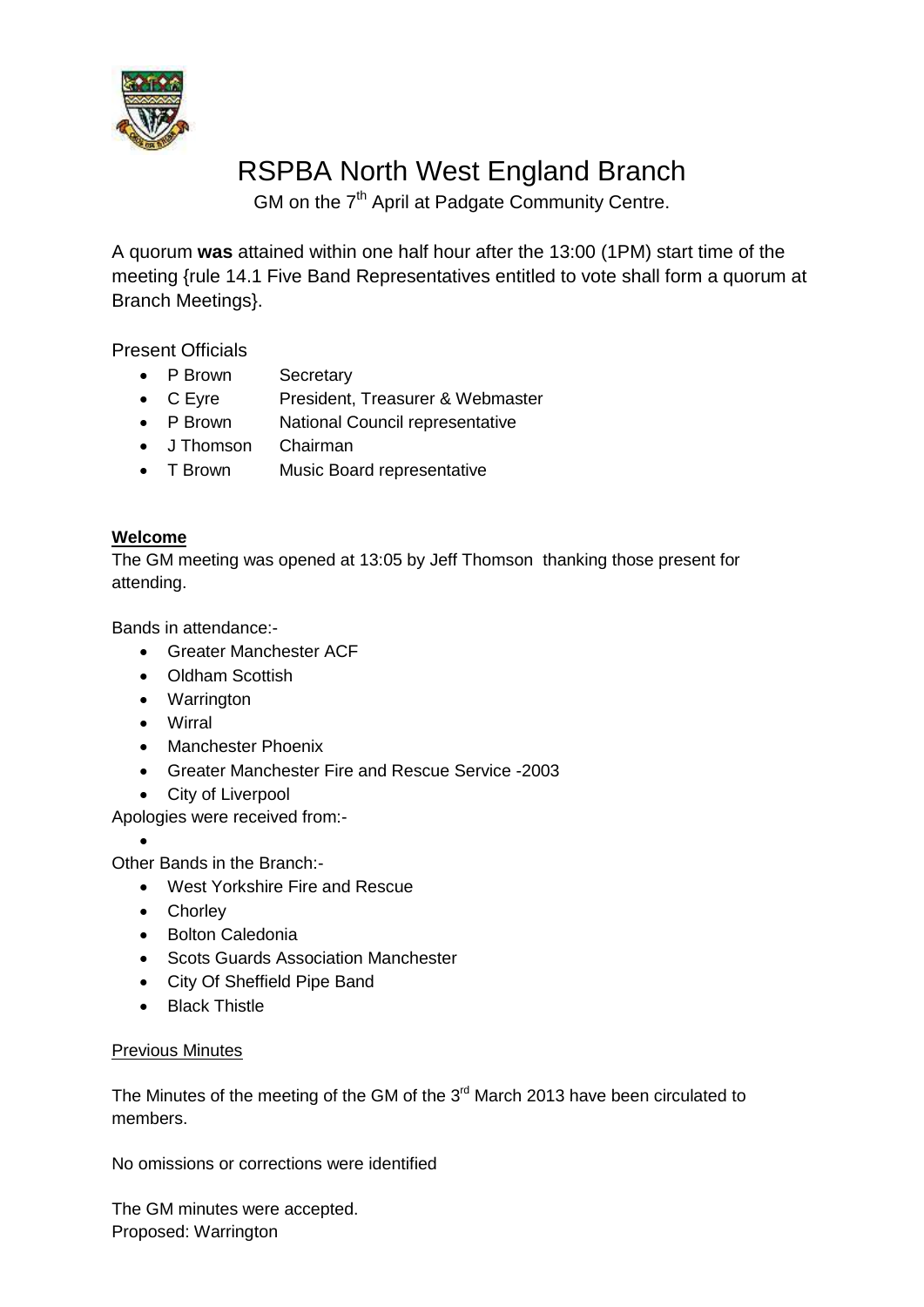Second: Greater Manchester ACF Accepted: Unanimous

#### **Matters Arising**

The Trios competition was a success. Once again a good venue and the support from the GMACF were tremendous. The cadets kept the day running with their help. The largest number of entries the branch has had for some time made for challenging day for the adjudicator. Feedback was that he was happy with the admin and was delighted with the day, just made it in time for his return to Glasgow.

#### Treasurers Report

The branch funds are still in the black around the £2,210 mark. The Trio piping has made a profit to date of £150.

The mini band entries are also good but the open solo drumming entries are down.

#### Music Board

The RSPBA Structured Learning books have been digitised from the current printed form. It is hoped to put them on the web site either as modules or full manuals. The download options / distribution methods are being considered. The next step will be to link the manuals to the SQA/PDQB training to support self study.

The Education Sub Committee are to roll out the first of the Advanced modules in Pipe Band Musicianship in September with a target exam day in March. The entry criteria would be the Intermediate RSPBA certificate/ PDQB L4 / SQF L6 or equivalent.

There is to be a Summer School somewhere in Glasgow in the period  $14<sup>th</sup> - 19<sup>th</sup>$  July. There have been difficulties finding a premise available at a reasonable cost.

It is proposed to deliver training to bands and branches in a different way. It is a type of distance learning. The first session is to inform tutors and candidates what is involved in the PDQB Syllabus and what a candidate needs to know. This would enable the tutor to pass on this information over a 6-8 week period. The second session is more focused on the candidate, how are they progressing, where do they need to focus their efforts. After a further 6-8 weeks there is an assessment day where those who are likely to attain a grade can sit the theory and practical assessment. Once the information pack has been approved it will be circulated to all bands. This sits well with the comments we had on the piping (MAP) and drumming workshops. Feedback forms will be circulated when received from HQ to allow feedback on both the MAP and drumming day to be made by those who attended.

Note: there may be a requirement for the practical assessment to be recorded /videoed for moderation purposes.

#### Directors Report

The AGM has been and gone, the membership was represented by approximately 35 bands.

All the Standing Order and Rule changes were accepted.